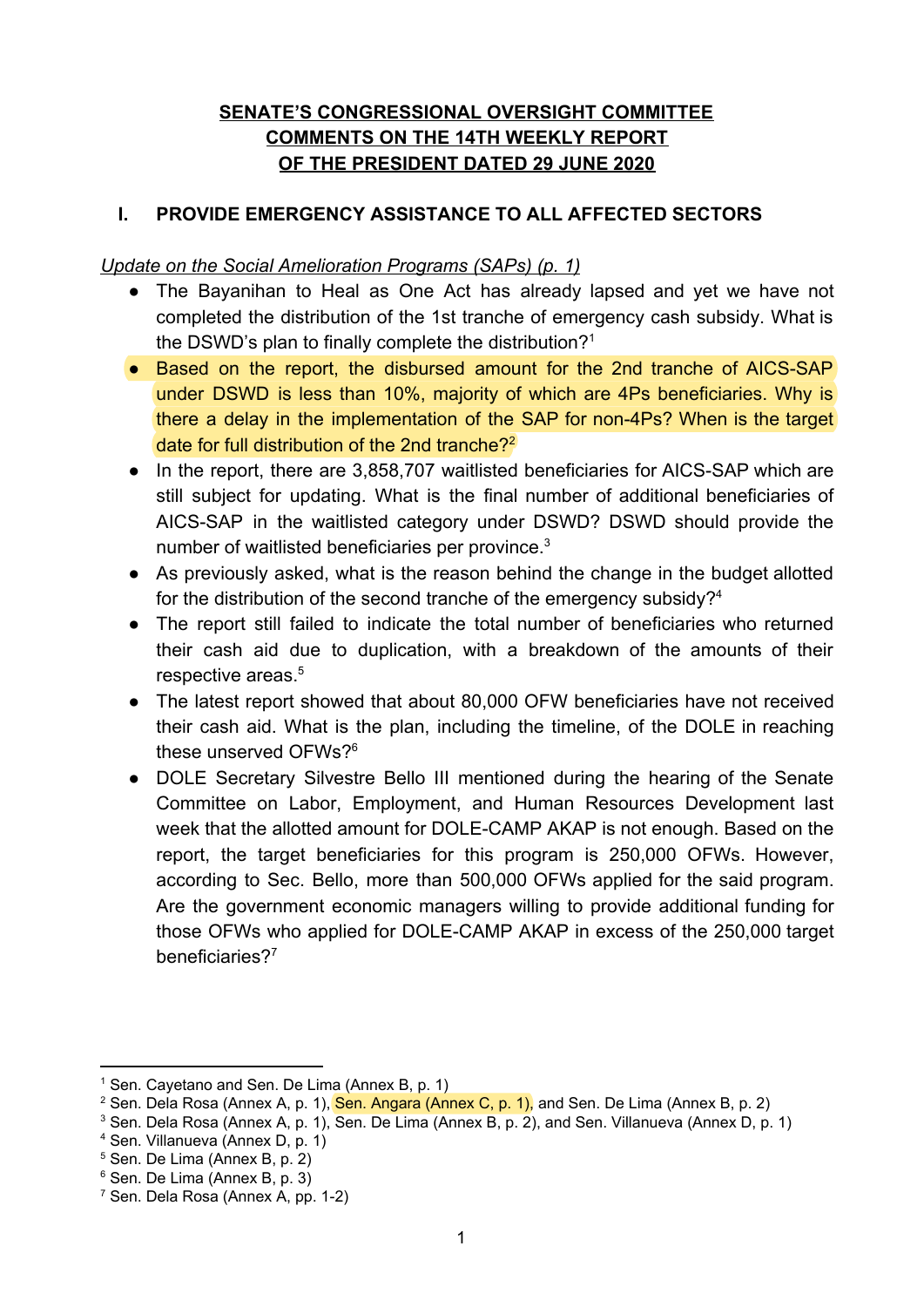- As previously suggested, TESDA scholarship programs should be made available and accessible to the affected workers in order to retool, reskill or upskill them to new jobs post-COVID-19.<sup>8</sup>
- How is the national government assisting LGUs which are struggling to complete the liquidation of the SAP payout? $9$

## *SAP for Small Business (p. 2)*

- With the unemployment rate reaching 17.7% as of April 2020, which is equivalent to 7 million unemployed Filipinos, we reiterate our recommendation to continue the CAMP wage subsidy alongside the SWBS Program in order to cover a wider population in the labor sector.<sup>10</sup>
- Under the COVID-19 Assistance to Restart Enterprises (CARES) Program, the Small Business Corporation has released PhP 1.7 Million covering 13 accounts. Are these 13 accounts enough to handle the disbursed amount? How was the amount of PhP 1.7 Million distributed among the said accounts? When do you expect to complete the loan releases under this program?<sup>11</sup>
- A total of PhP 45.6B subsidies for 2 months have been credited directly to the SBWS program beneficiaries. Will there be another tranche of benefits for SBWS? Will the DOF retain the original target of serving 3.4 million MSME workers under the SBWS Program?<sup>12</sup>
- The Report still failed to include the requested explanation on the results of SBWS Task Force's preliminary matching between the lists from DOLE's CAMP and the SBWS program purportedly showing that around 193,000 out of 680,000 CAMP beneficiaries are also SBWS recipients. What has been done on the matter? What remedial measures, if any, have been carried out to prevent further leakage or waste of resources?<sup>13</sup>
- Of the PhP 203M budget for the implementation of Livelihood Seeding Program-Negosyo Serbisyo sa Barangay Program, only 30.55% or PhP62.02 million has been downloaded to the provincial offices of the DTI. What is causing the slow utilization? DTI should expedite the release and utilization of the funding for the said program to immediately restart operations of microentrepreneurs.<sup>14</sup>
- DOLE reported that more than 3,000 establishments nationwide have permanently closed, affecting 90,000 workers. What are the remedial measures implemented by concerned agencies to rescue other SMEs that are trying to stay afloat amid this pandemic? Has a survey been conducted to determine their funding requirements to enable them to reopen?<sup>15</sup>

<sup>8</sup> Sen. Villanueva (Annex D, p. 15)

<sup>&</sup>lt;sup>9</sup> Sen. Villanueva (Annex D, p. 2)

<sup>10</sup> Sen. Villanueva (Annex D, p.15)

<sup>&</sup>lt;sup>11</sup> Sen. Cayetano and Sen. Angara (Annex C, p. 1)

<sup>&</sup>lt;sup>12</sup> Sen. Angara (Annex C, p. 1) and Sen. Villanueva (Annex D, p. 11)

 $13$  Sen. De Lima (Annex B, p. 3) and Sen. Villanueva (Annex D, p. 1)

<sup>14</sup> Sen. Angara (Annex C, pp. 1-2)

<sup>15</sup> Sen. Dela Rosa (Annex A, p. 2) and Sen. Cayetano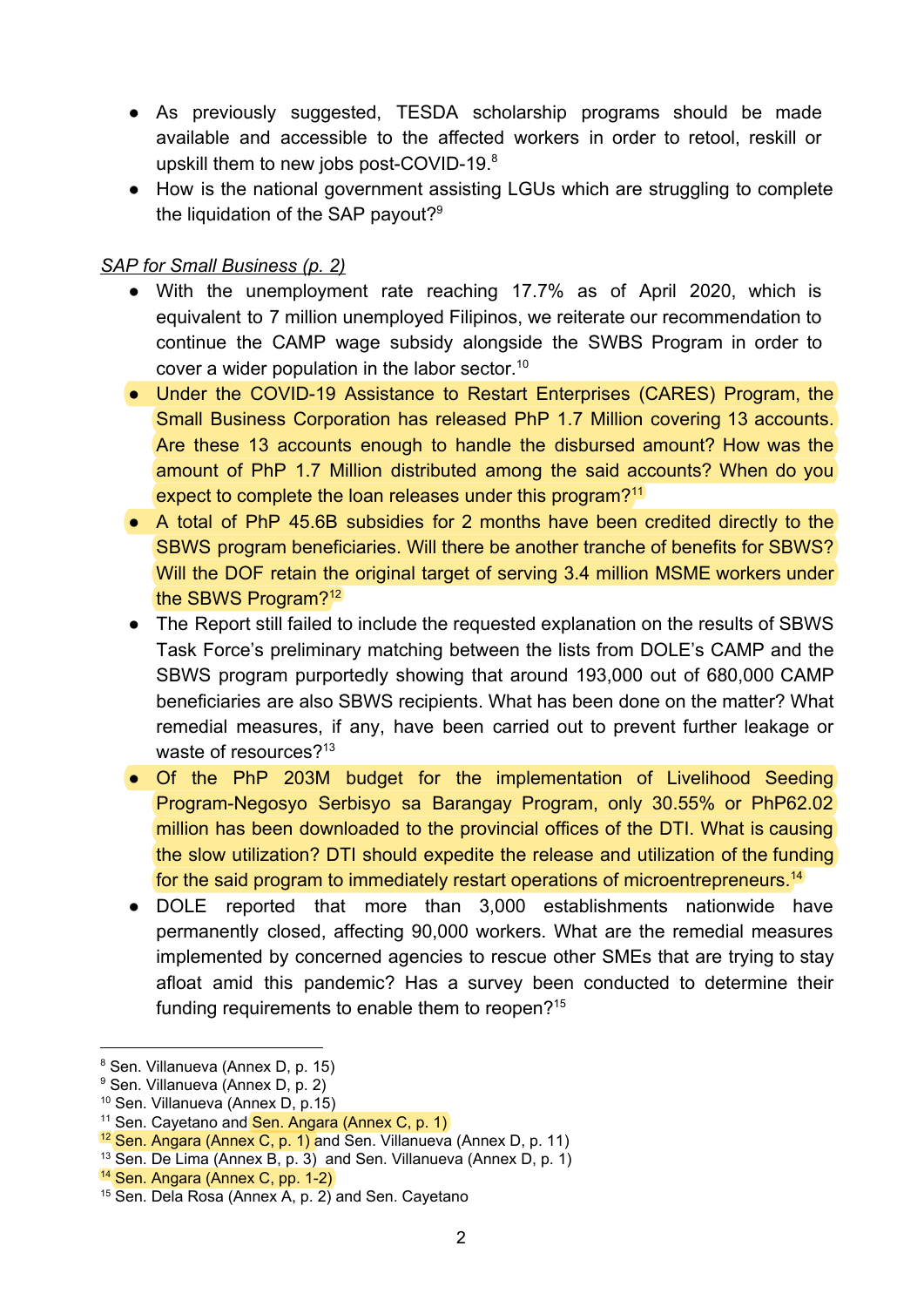● In addition to our previous recommendation to relax stringent tax regulations on small businesses during the height of the pandemic, we hope that the government can make loan assistance programs more accessible to them as they get back on their feet.<sup>16</sup>

# *Transportation, Repatriation, and Mobility Assistance to Healthworkers, Frontliners, OFWs, Stranded Passengers, Foreign Nationals in the Country, and Other Entities or Individuals (p.3)*

- Based on the Report, the MMDA's Bicycle Lending Program has provided 106 bicycles for frontliners and 10 bicycles for hospitals. MMDA should provide more details on the said program. How many bicycles can MMDA provide?<sup>17</sup>
- What are the measures being undertaken by the DOTr in reducing the volume of locally stranded individuals (LSIs) in ports and airports? We also request that the Philippine Port Authority provide enough facilities within our ports for stranded passengers while waiting for the resumption of their trips to the provinces.<sup>18</sup>
- To reiterate, we note that there has been an increasing number of confirmed cases in provinces, like Marawi City, as a result of the Balik Probinsya Program. We hope that the government will have a concrete plan to ensure that those returning to the provinces are properly isolated and tested prior to going home to protect the local citizens from potential transmission of the virus. There must also be thorough coordination between the national government agencies and the LGUs on the quarantine and testing of the Balik Probinsya beneficiaries.<sup>19</sup>

## *Protection of Consumers and Related Measures (p. 3)*

- Despite the efforts of FDA in inspecting establishment manufacturing masks, PPEs and other related products, there is still a rampant proliferation of counterfeit products in the market. As commented in the previous report, this may pose health risks since such items may have not complied with the safety and minimum health standards set forth by the DOH and FDA. Are concerned agencies able to identify the sources of these fake products? How many have been prosecuted for selling counterfeit and unregistered products?<sup>20</sup>
- Can the FDA partner with the DTI to ensure that only FDA approved facial masks are sold commercially in the country?<sup>21</sup>

# *Other Assistance to Micro, Small and Medium Enterprises (MSMEs), and Productive Sector (p. 4)*

● For the program intended for MSFFs, the DA indicated that of the PhP1 Billion budget, PhP 1.063 Billion was transferred to their partner lending conduits (PLCs).

<sup>&</sup>lt;sup>16</sup> Sen. Villanueva (Annex D, p. 2)

<sup>&</sup>lt;sup>17</sup> Sen. Cayetano

<sup>18</sup> Sen. Angara (Annex C, p. 2)

 $19$  Sen. Angara (Annex D, p. 12-13)

<sup>20</sup> Sen. Dela Rosa (Annex A, p. 2)

<sup>21</sup> Sen. Angara (Annex C, p. 2)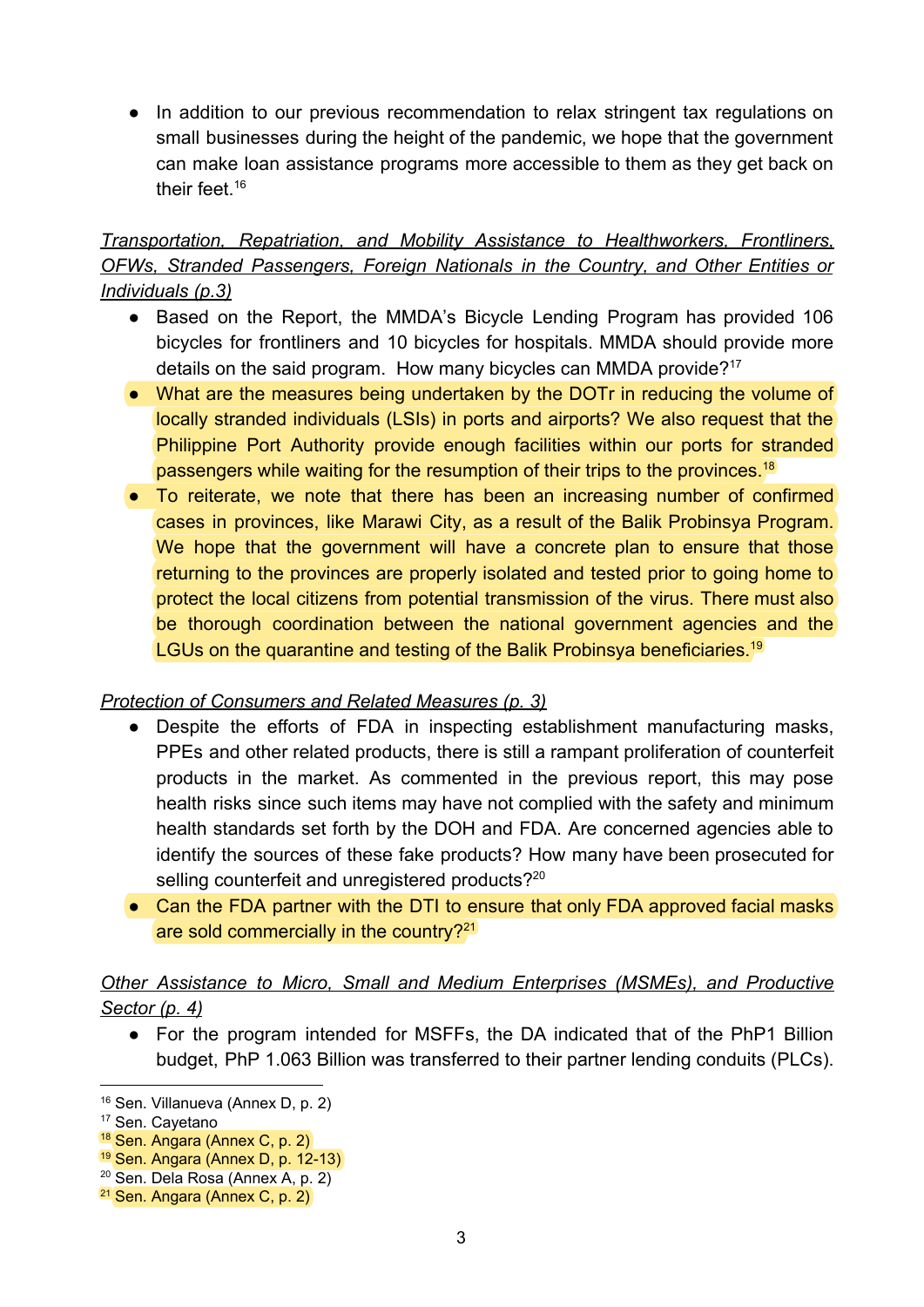There is a surplus amount of PhP63 Million. Is that figure accurate? More money was downloaded to PLCs than the program budget. If yes, where did the DA-ACPLC get the amount in excess of allocation?<sup>22</sup>

- Regarding the problems on identifying beneficiaries for the DA's lending programs and the lack of updated database of MSFFs, we reiterate our concern on how did programs with budgets running in the billions formulated and carried out without the aid of baseline information, i.e, database of intended clientele, and the mapping and identification of program beneficiaries?<sup>23</sup>
- DOST should also tap other agencies such as DTI and DA, including private partners and NGOs, to widen the OneStore.ph program's reach.<sup>24</sup>
- The DA should provide a detailed report on the following: $^{25}$ 
	- Breakdown of the amounts granted towards the planting of rice, corn, coconut, and other crops such as peanut, calamansi, and mongo principally produced by small farms to ensure that there is no overconcentration of funding granted to one crop/grain, especially towards crops that have been affected by price depreciation even before the COVID-19 pandemic.
	- Breakdown of the amounts granted under different fishery production activities.
	- Breakdown of the amounts granted per region, given that different regions of the Philippines produce different crops.
- Of the 2.5B made available to EXPANDED SURE Aid and Recovery Project, was any amount allotted or disbursed to agricultural cooperatives?<sup>26</sup>
- Concerned agencies should provide a report on the state of the Philippines' biggest agricultural exports such as plantations of rubber, coffee, oil palm, cacao, banana, and pineapple because their billion dollar contributions to the economy cannot be discounted.<sup>27</sup>
- Considering that there is proliferation of contract growing schemes for corn seeds, banana, tomato, cucumber, oil palm, asparagus, and broiler chicken in the country, the report should also include details on the assistance given to contract growers.<sup>28</sup>
- The DA issued Notices of Award to La Filipina Uy Congco Corporation and Atlas Fertilizer for the procurement of 1,811,090 bags of urea fertilizers for PhP1.8 billion under the ALPAS Program (Ahon, Lahat, Pagkaing Sapat Kontra COVID-19). However, farmers complained that the bidding price of PhP995.00 was way higher than the prevailing average outlet price of PhP850.00 per bag. Centralization of the bidding should have meant a lower price or at least similar to the prevailing market price. The DA should conduct an inquiry into the alleged

<sup>22</sup> Sen. De Lima (Annex B, p. 3)

<sup>23</sup> Sen. De Lima (Annex B, p. 4)

<sup>&</sup>lt;sup>24</sup> Sen. Angara (Annex C, p. 2)

<sup>25</sup> Sen. Angara (Annex C, p. 3)

<sup>26</sup> Sen. Angara (Annex C, p. 3)

<sup>27</sup> Sen. Angara (Annex C, p. 3)

<sup>28</sup> Sen. Angara (Annex C, p. 4)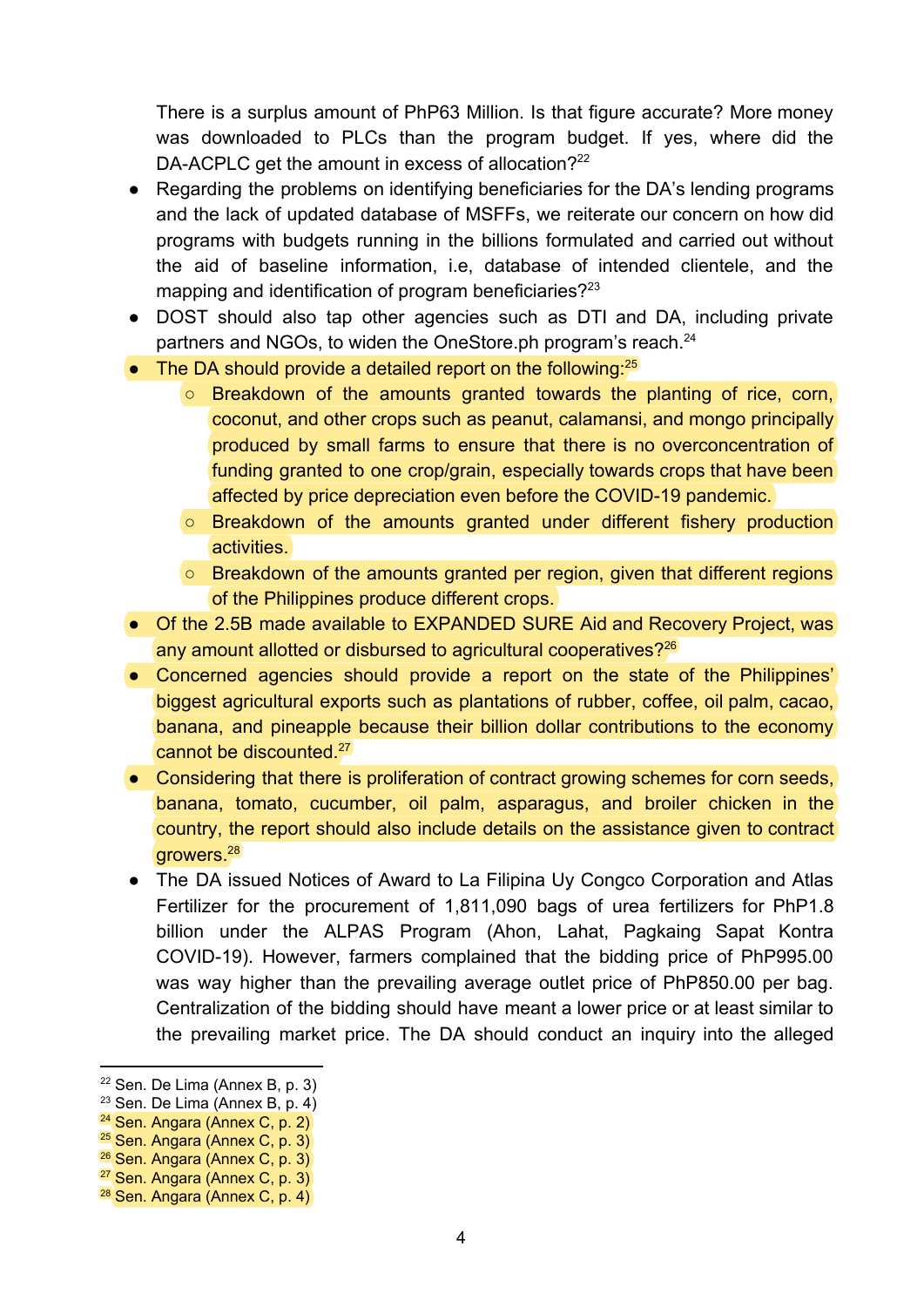overpriced fertilizer contracts which could be grossly disadvantageous to the government.<sup>29</sup>

## *Access to Agri-Fishery Products and Ensuring an Uninterrupted Supply Chain (p. 5)*

- In order to address the oversupply of tomatoes and other vegetables, the DA implemented short-term and long-term plans, which include, among others, the adoption of a new planting calendar per cluster/association, and the establishment of several facilities for the semi-processing, composting, packing, and juice processing of vegetables. DA should provide a progress report on these plans for us to gauge its effects in addressing the oversupply of vegetables and also its benefits on our local farmers.<sup>30</sup>
- Is it possible for the DA to coordinate with the LGUs to let them buy vegetable products and include these in their relief goods being distributed to their constituents?<sup>31</sup>
- Has the Cold Chain Association of the Philippines (CCAP) been approached to provide special rates for chilled and/or frozen food products and for temperature-controlled product storage? They may be able to extend this voluntarily or as a result of incentives from the government. In addition, fruit and vegetable juice processors can also be approached to ramp up production, voluntarily or incentivized.<sup>32</sup>

## *Protection of Persons Deprived of Liberty (p. 6)*

- How many PDLs and BUCOR personnel are confirmed to have COVID-19? Have all the BUCOR personnel and all PDLs in the Correctional Institution for Women (CIW) and the New Bilibid Prison (NBP) been tested for COVID-19? Is testing being done in the regional prison facilities? What is the number of COVID-19 deaths in all facilities across the country?<sup>33</sup>
- What is the protocol being imposed by the BUCOR regarding the quarantine and treatment of PDLs?<sup>34</sup>
- According to the Report, as of 17 June 2020, the Board of Pardons and Parole (BPP) granted 221 PDLs and recommended 119 PDLs for executive clemency. Even before the COVID-19 pandemic, the DOJ instructed the BPP to expedite the release of, or grant executive clemency to, old and sick prisoners on humanitarian grounds. Concerned agencies should provide continuous updates regarding this matter.<sup>35</sup>

 $29$  Sen. Marcos (Annex E, p. 1)

<sup>&</sup>lt;sup>30</sup> Sen. Cayetano

<sup>&</sup>lt;sup>31</sup> Sen. Angara (Annex C, p. 4) and Sen. Cayetano

<sup>32</sup> Sen. Angara (Annex C, p. 4)

<sup>33</sup> Sen. Angara (Annex C, p. 4) and Sen. De Lima (Annex B, p. 4)

<sup>34</sup> Sen. Angara (Annex C, p. 4)

<sup>35</sup> Sen. De Lima (Annex B, p. 4)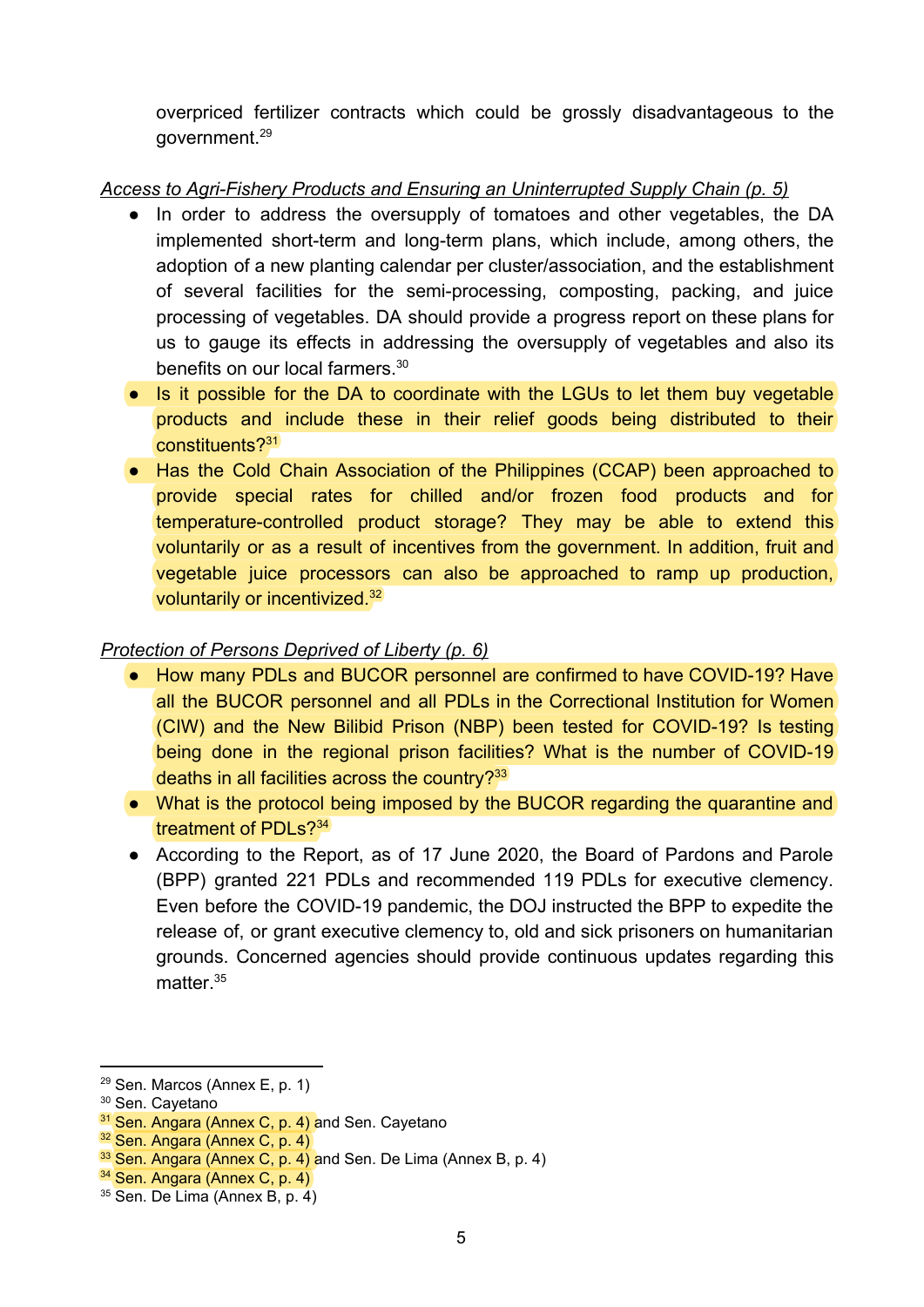• The current Report still has no updates on the number of releases from jails and prisons under the control and management of provincial governments and the Bureau of Corrections. What is the progress on this matter?<sup>36</sup>

# **II. SECURING FACILITIES AND RESOURCES FOR THE HEALTH SECTOR AND OTHER FRONTLINERS**

## *Human Resources for Health (HRH) (p. 6)*

- A group of experts projected that, based on the lower end of the reproduction rate of the DOH's data, COVID-19 cases might reach 60,000 to 70,000 by July 31. Given this scenario, the DOH should provide the required number of healthcare workers, hospitals, critical health care units, and quarantine facilities needed to handle such a possibility. DOH must also submit a matrix of possible increase of the number of cases, the corresponding requirements to efficiently handle such situations, and the current capacity of our healthcare system that may require augmentation.<sup>37</sup>
- We hope to see the total number of requests the Centers for Health Development (CHDs) receive from private facilities and LGU hospitals in relation to emergency hiring of HRH.<sup>38</sup>
- The DOH must immediately address the following problems in order to hire more  $HRH<sup>39</sup>$ 
	- Stem out the continued transmission of COVID-19 among healthcare workers to restore their trust and confidence in getting on board for the job posts being offered and assure their safety and welfare;
	- Expedite the release of the Special Risk Allowance (SRA) for DOH personnel; and
	- Rethink the current employment package for health workers.
- As previously commented, DOLE and DOH must provide the affected healthcare workers with: (i) assistance, which could come in the form of DOLE's CAMP-AKAP, and (ii) local employment options in healthcare facilities while the deployment ban is in place, and estimate the number of workers who do not benefit from any of these two. They must also coordinate information and protocols on OFW-HCWs and ensure that returning OFW-HCWs and stranded HCWs are integrated into the DOH health human resource hiring<sup>40</sup>
- As previously commented, DOH should provide data on the number of active cases of healthcare workers with COVID-19, those who are able to recover, and those who have succumbed to the illness.<sup>41</sup>

<sup>36</sup> Sen. De Lima (Annex B, p. 4)

 $37$  Sen. De Lima (Annex B, pp. 4-5) and Sen. Villanueva (Annex D, p. 7)

<sup>38</sup> Sen. Villanueva (Annex D, p. 7)

<sup>39</sup> Sen. De Lima (Annex B, p. 5)

<sup>40</sup> Sen. Villanueva (Annex D, p. 8)

<sup>41</sup> Sen. De Lima (Annex B, p. 5)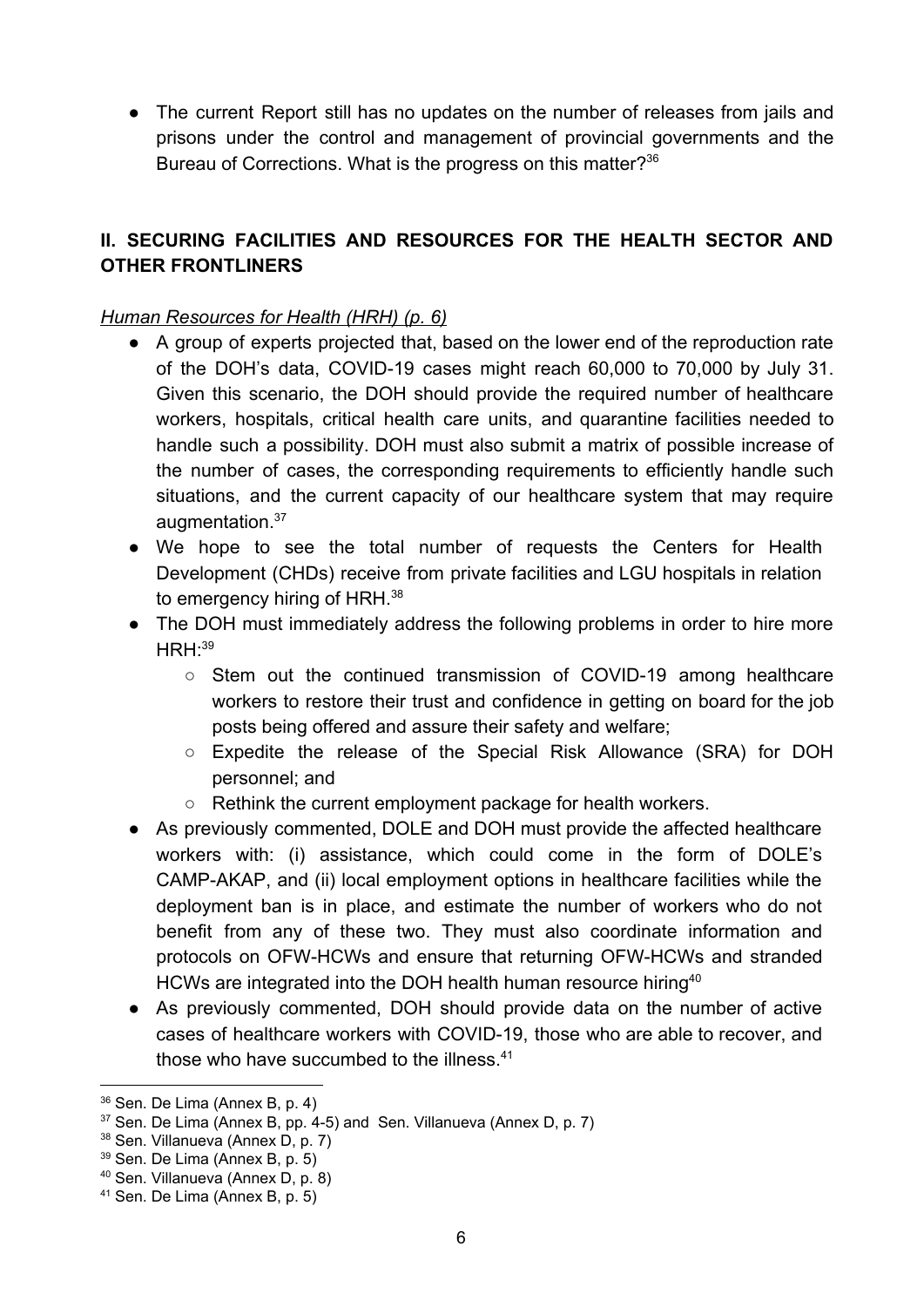- We reiterate our comment that with the expected increase in cases (partly due to the gradual easing of restrictions), we hope to see a more concrete plan to reduce such risks to our healthcare workers by providing them with adequate PPEs and informing them on the correct protocols to avoid community transmission.<sup>42</sup>
- We also call on the DOH to consider the recommendation from the University of the Philippines that workers and frontliners, especially healthcare workers who supervise the isolation and quarantine facilities of each LGU be tested regularly regardless of symptoms.<sup>43</sup> Similarly, under the recently-filed Senate Bill 1535, or the proposed Crushing COVID Act, we seek to implement mass testing, particularly on the vulnerable sectors of society, healthcare workers, and returning employees.<sup>44</sup>
- With the recent spikes of the virus infection in some places such as Cebu City, the government is planning to augment the health workers assigned to these areas by tapping the Doctors to the Barrios. Will there be an effect in the communities where these doctors are presently assigned?<sup>45</sup>

#### *Referral Hospitals, COVID-19 Bed Capacity, and Equipment (p. 7)*

- Out of the 1,888 accepting hospitals, how many are located in Cebu? Is the bed capacity enough considering the recent surge of positive cases in the region? What actions or assistance have been done by the DOH on this matter?<sup>46</sup>
- We also previously requested to see a granulated data of available and occupied COVID-19 beds, by type of hospital across regions. Such information is necessary to assess the health sector's capacity to accommodate cases during the peak of the pandemic and to determine the areas that are most vulnerable to shortage of beds once cases surge.<sup>47</sup>
- In addition, we reiterate our request for a concrete plan on addressing the potential shortage of beds for suspected and probable cases (those with mild or critical symptoms and are yet to be tested or are awaiting conclusive results).<sup>48</sup>

#### *Quarantine Facilities (p. 7)*

● We request the Bureau of Quarantine and other involved agencies to issue a report on the 11,160 Returning Overseas Filipinos still undergoing quarantine to know their status and assistance given to them.<sup>49</sup>

<sup>42</sup> Sen. Villanueva (Annex D, p. 6)

 $43$  Sen. Angara (Annex C, p. 5) and Sen. Cayetano

<sup>44</sup> Sen. Angara (Annex C, p. 5)

 $45$  Sen. Angara (Annex C, p. 11) and Sen. Villanueva (Annex D, p. 7)

<sup>46</sup> Sen. Angara (Annex C, pp. 4-5)

 $47$  Sen. Villanueva (Annex D, p. 1) and Sen. Angara (Annex C, p. 5)

<sup>48</sup> Sen. Villanueva (Annex D, p. 1)

<sup>49</sup> Sen. Angara (Annex C, p. 5)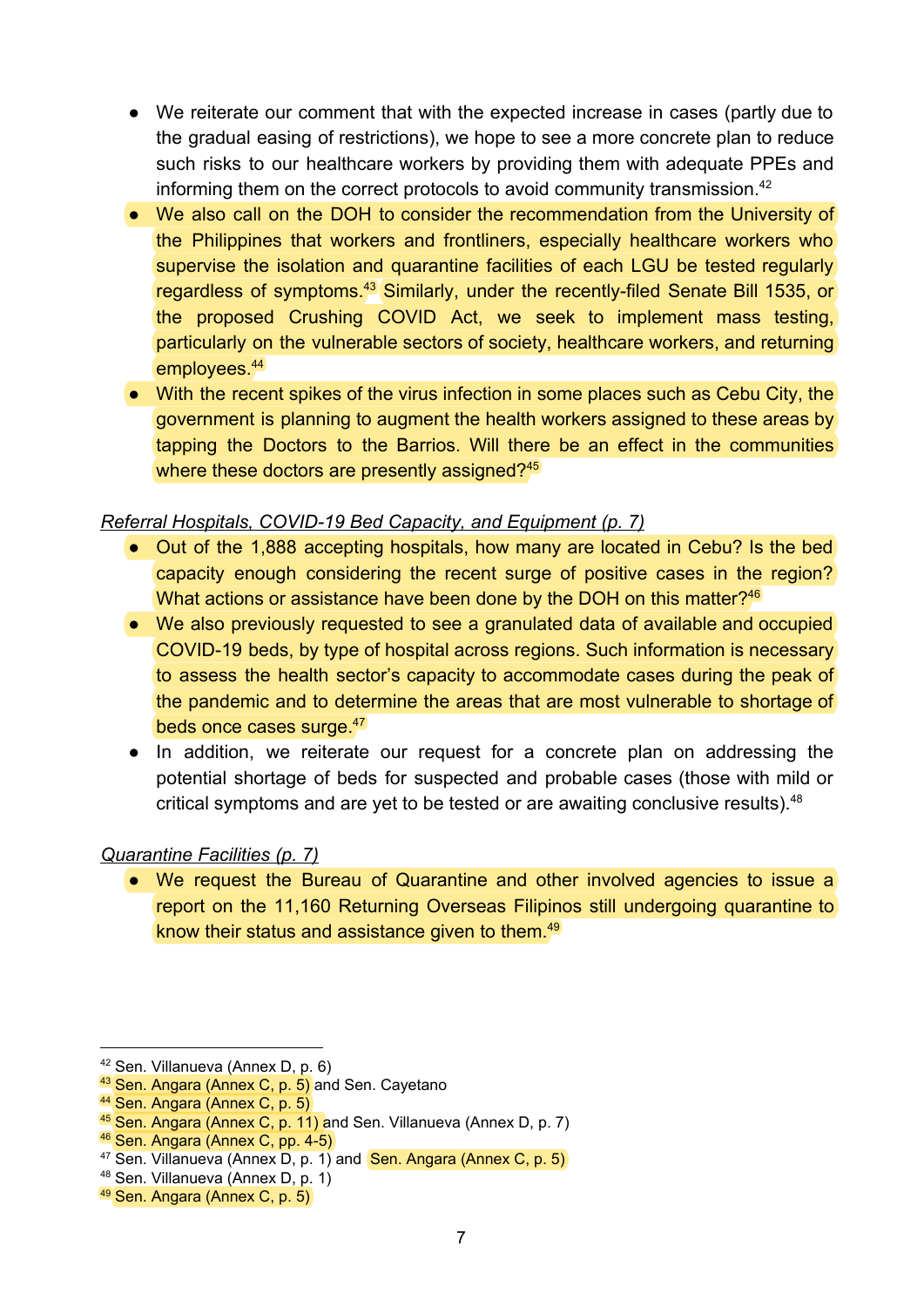- We suggest that the DOH, DPWH, DILG, and BCDA identify, as early as possible, the facilities or areas nationwide that could be transformed into regional guarantine facilities, with special focus in areas with highest COVID-19 cases.<sup>50</sup>
- We also recommend maintaining the quarantine facilities and increase the number even more especially those that are located in the central region and in Cebu City as these areas have the highest number of positive cases. It is highly suggested to intensify all the more the isolation facilities in the country to prevent over pooling of patients.<sup>51</sup>
- As previously pointed out, there should be a clear delineation of duties among OWWA, DOH, BOQ, DOT, and other government agencies in the management of privately commissioned quarantine facilities.<sup>52</sup>

## *Update on Test Kits, Testing Centers, and Expanded Testing (p. 7)*

- The DOH is still unable to provide the public with real-time data on COVID-19 cases. For almost a month now, the DOH just reports out "late" cases since it implemented the new classification of COVID-19 cases. Some health and data experts are suspecting the accuracy of COVID-19 data coming from the DOH. What is the DOH doing in response to this? In particular, when will the DOH be able to address the late reporting of cases?<sup>53</sup>
- As of 30 June 2020, while the DOH portal reports that 47,347 individuals have tested positive for COVID-19, the confirmed cases totaled to only 37,514, showing a lag in the validation of 9,833 cases. This number of backlog is clearly higher than the 1,000 backlogs previously announced by Presidential Spokesperson Harry Roque to the media a few days ago. Please provide clarification on this matter.<sup>54</sup>
- Aside from the reason behind the persistent backlog in validating the number of COVID-19 cases, also include information on the regional distribution of such backlog to determine whether validation is a nationwide or region-specific problem.<sup>55</sup>
- Does the DOH have a definite timeline set to fully maximize the reported testing capacity of 42,000 tests per day? We request the DOH to report on the daily testing capacity per region and per province. The UP-OCTA study published last 29 June 2020 presented Harvard University's recommendation that the ideal daily testing capacity should be 2,500 tests for every death per day.<sup>56</sup>
- Does the DOH monitor the conduct of Rapid Antibody Tests done by the private health facilities such as Maxicare and Hi-Precision to determine if these facilities are strictly adhering to testing protocols and to determine if the pricing of these

<sup>50</sup> Sen. Angara (Annex C, p. 5)

<sup>&</sup>lt;sup>51</sup> Sen. Angara (Annex C, p. 5) and Sen. Cayetano

<sup>52</sup> Sen. Villanueva (Annex D, p. 12)

<sup>53</sup> Sen. De Lima (Annex B, p. 6)

<sup>54</sup> Sen. Villanueva (Annex D, p. 5)

<sup>55</sup> Sen. Villanueva (Annex D, p. 5) and Sen. Cayetano

<sup>56</sup> Sen. Angara (Annex C, p. 6)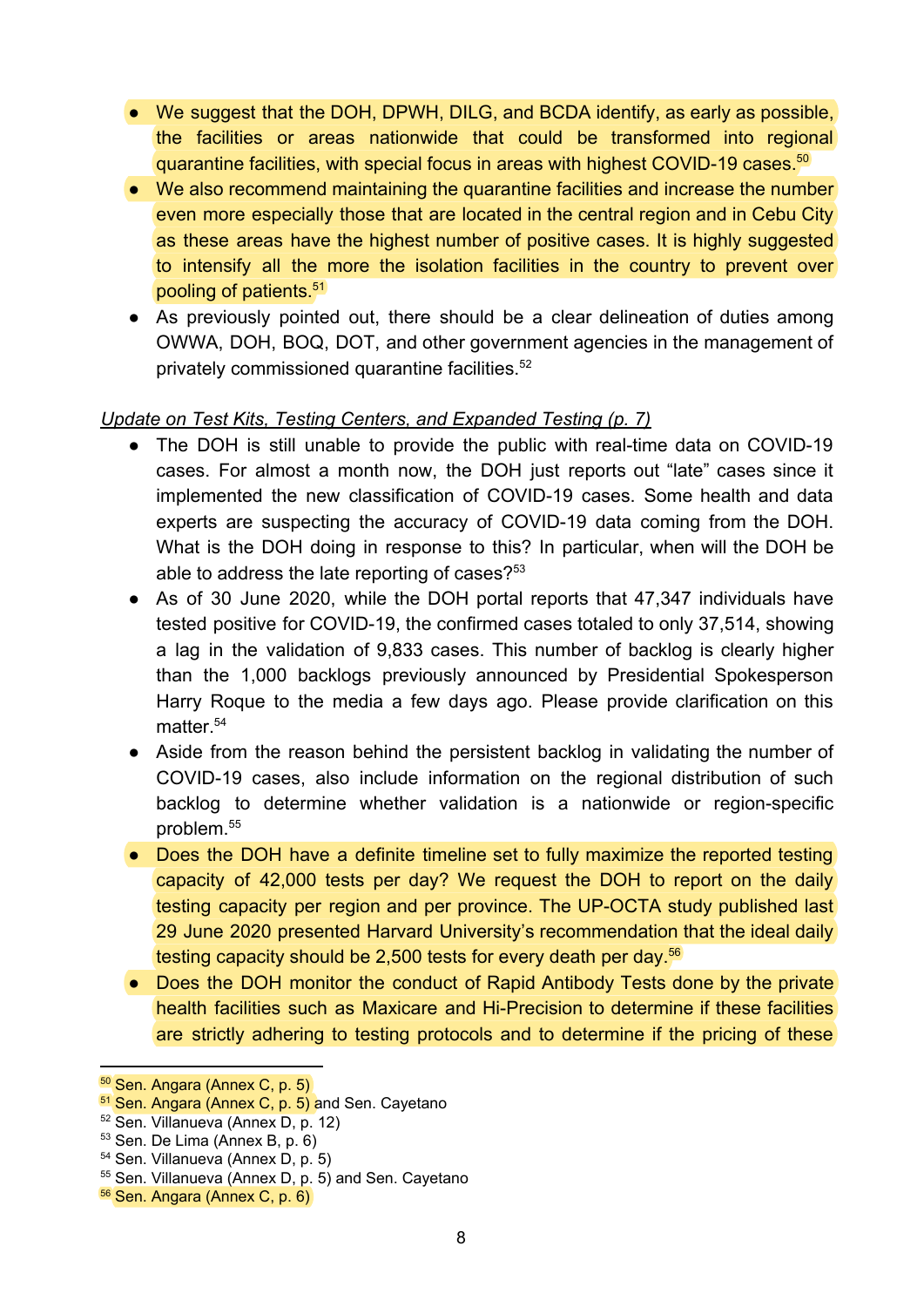tests are justifiable? Does the DOH have a list of accredited COVID-19 testing centers which uses Rapid Antibody Tests?<sup>57</sup>

- Can the DOH and FDA explain and clarify the recommended use of the approved test kits? What are the 4 approved test kits labelled as "Others" under the 14th Report?<sup>58</sup>
- As previously commented, will the DOH come up with newer guidelines to include the testing of workers in more densely occupied areas such as grocery stores and supermarkets, PUVs, and other service oriented establishments?<sup>59</sup>

## *Clinical Trials (p. 8)*

● Why is hydroxychloroquine, a drug whose usage in Solidarity Trial was terminated by the WHO as of 17 June 2020 still included in the list of treatment regimen, which Filipino patients are enrolled in. Based on the 13th Bayanihan Report (June 22), there are 66 patients under the hydroxychloroquine treatment regime. $60$ 

## *Strengthening Contact Tracing Measures (p. 8)*

- Based on the Report, there are currently 54,183 members of the contact tracing teams, however, only 22,683 are trained. What is the DOH's plan to be able to train the remaining  $31,500$  members as soon as possible? $61$
- What is the scope of the training provided to the contact tracing teams? Are they provided with sufficient information/knowledge on how to treat confidential information (e.g. identities of COVID-positive individuals in the locality) while at the same time keeping peace and order and allaying the fears of the rest of the locality?<sup>62</sup>
- Last 26 May 2020, DOH determined the need for 94,000 contact tracers. However, the DOH and DILG reported that only around 54,000 personnel were tapped to carry out these efforts. What is the reason for the lag in the recruitment and engagement of contract tracers? What is the plan of DOH and DILG to address this immediate concern? What are the factors considered and the process followed, both by the local and national governments, in hiring contact tracers?<sup>63</sup>
- The DOH said that the Philippines is short of 76,000 contact tracers due to lack of funding. Will the additional 76,000 contact tracers be sufficient to strengthen contact tracing efforts to keep pace with the expansion of testing capacity? $64$
- We note that the StaySafe.ph app and other technology solutions adopted by the different LGUs report data directly to the COVID KAYA Information System. May

<sup>57</sup> Sen. Angara (Annex C, p. 6) and Sen. Cayetano

<sup>58</sup> Sen. Angara (Annex C, p. 6)

<sup>59</sup> Sen. Angara (Annex C, p. 6) and Sen. Cayetano

<sup>60</sup> Sen. Villanueva (Annex D, p. 4)

<sup>&</sup>lt;sup>61</sup> Sen. Cayetano and Sen. Angara (Annex C, p. 7)

<sup>62</sup> Sen. Angara (Annex C, p. 7)

<sup>&</sup>lt;sup>63</sup> Sen. De Lima (Annex B, p. 6) and Sen. Villanueva (Annex D, p. 4)

<sup>64</sup> Sen. Angara (Annex C, p. 7)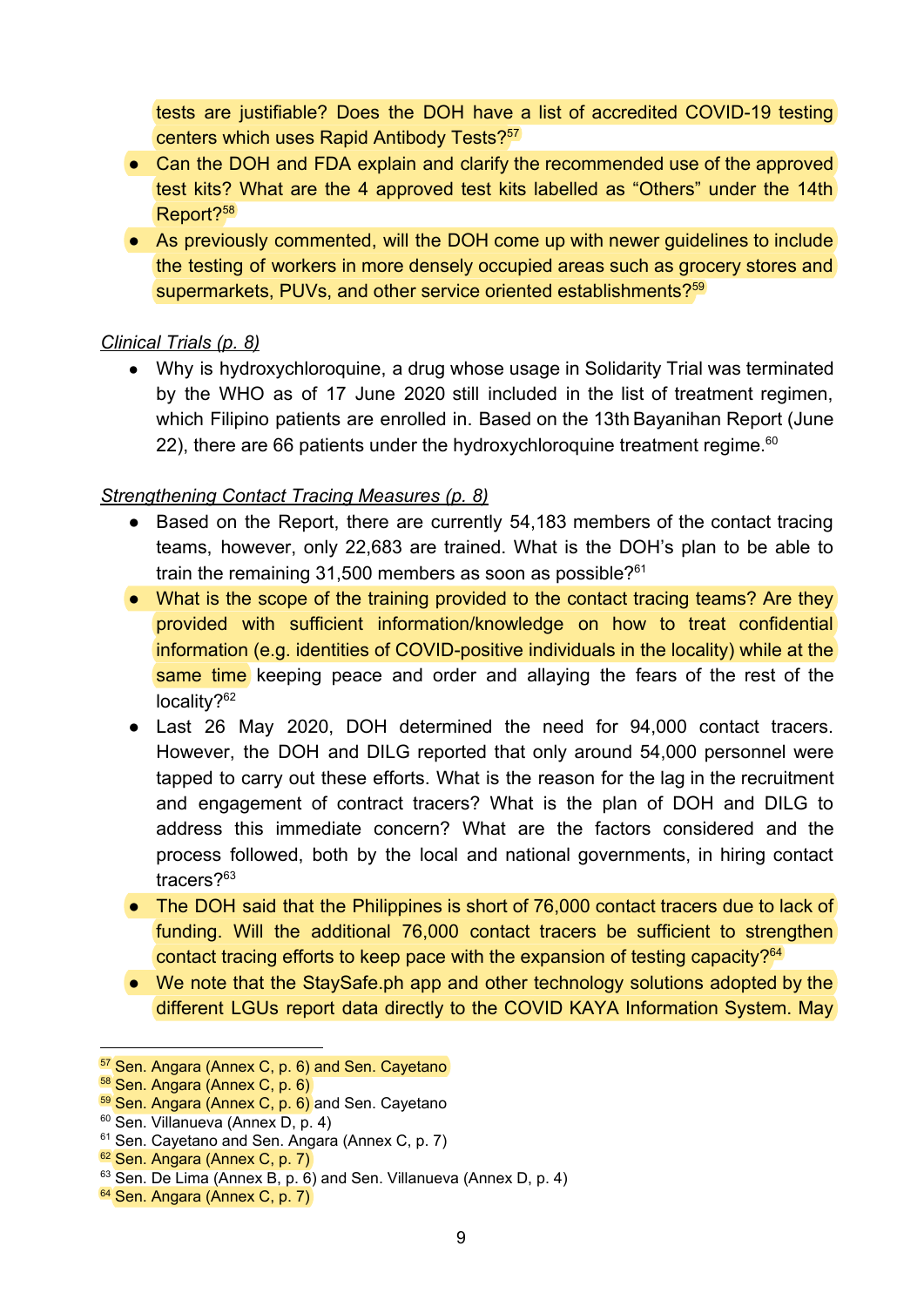we know whether the trained DOH personnel for COVID KAYA likewise receive training for the apps that connect to the Information System (ex. StaySafe.ph)?<sup>65</sup>

- The StaySafe website reports 1.2 million registered users with a smartphone. With an estimated of more than 40 million Filipinos accessing the internet using their mobile phones, what is the game plan to penetrate more users? When we say StaySafe is being adopted by LGUs, is the app used and promoted by LGU employees and small communities under them like the barangays, homeowners associations and sectoral associations (youth, seniors, and PWDs)?<sup>66</sup>
- May we be clarified on how contact tracing is done in the locality? Is there an available manual/guidelines on how to carry out DILG's call to trace-isolate-treat-reintegrate in order to provide the local chief executives (down to the barangay level) with a step-by-step quide on contact tracing? $67$
- We note that both Apple and Google introduced updates to mobile phones for contact tracing purposes and considering the adoption of varying digital tools for contact tracing, may we know the safety protocols in place to ensure the privacy of individuals? How do we balance the constitutionally-protected right to privacy and the need to have an effective contact tracing system in place?<sup>68</sup>
- As previously commented, have the digital tools for contact tracing been successful in achieving disease prevention and quick response? If so, can success stories be included in succeeding Bayanihan Reports along with figures per technology used—StaySafe, COVID Tanod, Fassster, COVID Kaya?<sup>69</sup>
- We reiterate our queries to the DILG on the following: (1) are there guidelines/standards for ensuring that contact tracers do their job well? And (2) how will the DILG/LGUs ensure that contact tracers send their reports in a timely manner?<sup>70</sup>
- To reiterate, we seek to clarify the main reason behind DOH's recent public dissemination efforts calling for recovered COVID-19 patients (as of May 1) to self-report their status. Is this not part of the ongoing contact tracing efforts? Are there issues such as loss or alteration of information that make it difficult or impossible for DOH to reach out to these patients on its own?<sup>71</sup>

#### *Provision of Healthcare Resources, Supplies, and Equipment (p. 9)*

- We urge the DOH donations team to amply allocate kits for returning OFWs for they still pose great risk upon their return to their provinces. $72$
- We would like to reiterate the urgent need to provide sufficient PPEs to healthcare workers especially to the nurses in Cebu City Hospitals after reports that one of

<sup>65</sup> Sen. Angara (Annex C, p. 7)

 $66$  Sen. Angara (Annex C, p. 7) and Sen. Villanueva (Annex D, p. 12)

<sup>67</sup> Sen. Angara (Annex C, p. 7)

<sup>68</sup> Sen. Angara (Annex C, p. 7) and Sen. Villanueva (Annex D, p. 12)

<sup>69</sup> Sen. Angara (Annex C, p. 7)

<sup>70</sup> Sen. Angara (Annex C, p. 7)

<sup>71</sup> Sen. Villanueva (Annex D, p. 9)

<sup>72</sup> Sen. Angara (Annex C, p. 8)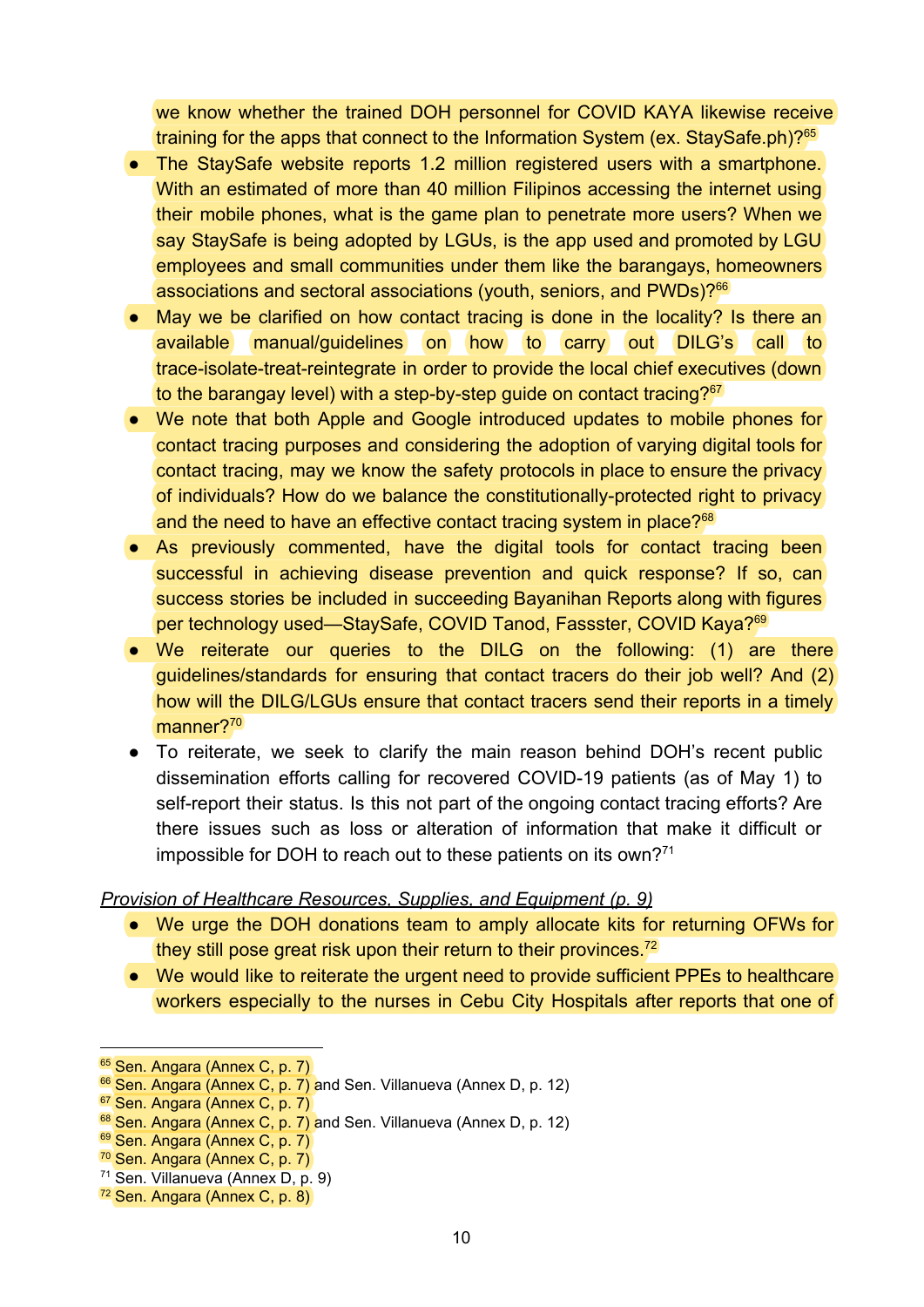the alarming issues they face is the lack of protective gear. What is the action plan of DOH, IATF, and other concerned agencies to address the shortage of N95 masks and other PPEs in Cebu City? Do we have enough supply of PPEs and other medical supplies in the event that more areas will have a surge of COVID-19 positive cases?<sup>73</sup>

# **III. ESTABLISHING SOUND FISCAL AND MONETARY ACTIONS THAT ARE RESPONSIVE TO ALL STAKEHOLDERS**

#### *Budgetary Measures to Fund COVID-19 Efforts (p. 11)*

- The current Report already included the general breakdown of expenses of the implementation of the Bayanihan law. However, in the case of the DSWD, for instance, it appears that billions of pesos were disbursed but were not spent yet. An additional column showing the utilization of the said amounts allocated / reallocated to the agencies should also be provided.<sup>74</sup>
- What is the item on health communication for the DOH? How come there is no budget allocated for this particular item?<sup>75</sup>
- We reiterate our previous comment and request to be provided with a comprehensive report on the total number of loans and the aggregate sums being borrowed from foreign banks in response to the current pandemic.<sup>76</sup>
- As previously suggested, more detailed information on the discontinued appropriations should be placed in the DBM website.<sup>77</sup>

## **IV. RESPONSIVE AND SUSTAINABLE RECOVERY PLAN**

#### *Education*

- The opening of classes for elementary and high school is set on 24 August 2020. While the period of enrollment was extended until July 15, how many students have already enrolled in public and private schools? How many are expected to enroll given the extension? What are the plans of DepEd with respect to students who have not yet enrolled?<sup>78</sup>
- For those schools located in high risk areas, has DepEd provided them the needed educational materials and equipment such as computers, laptops and allowance for internet connection to teachers? LGUs are also encouraged to allocate funds for children's educational materials and equipment.<sup>79</sup>

<sup>73</sup> Sen. Angara (Annex C, p. 8)

<sup>74</sup> Sen. De Lima (Annex B, p. 7)

<sup>75</sup> Sen. Angara (Annex C, p. 8)

 $76$  Sen. De Lima (Annex B, p. 7) and Sen. Villanueva (Annex D, p. 11)

<sup>77</sup> Sen. Angara (Annex C, p. 8)

<sup>&</sup>lt;sup>78</sup> Sen. Dela Rosa (Annex A, p. 3) and **Sen. Angara (Annex C, p. 10)** 

<sup>79</sup> Sen. Dela Rosa (Annex A, p. 3)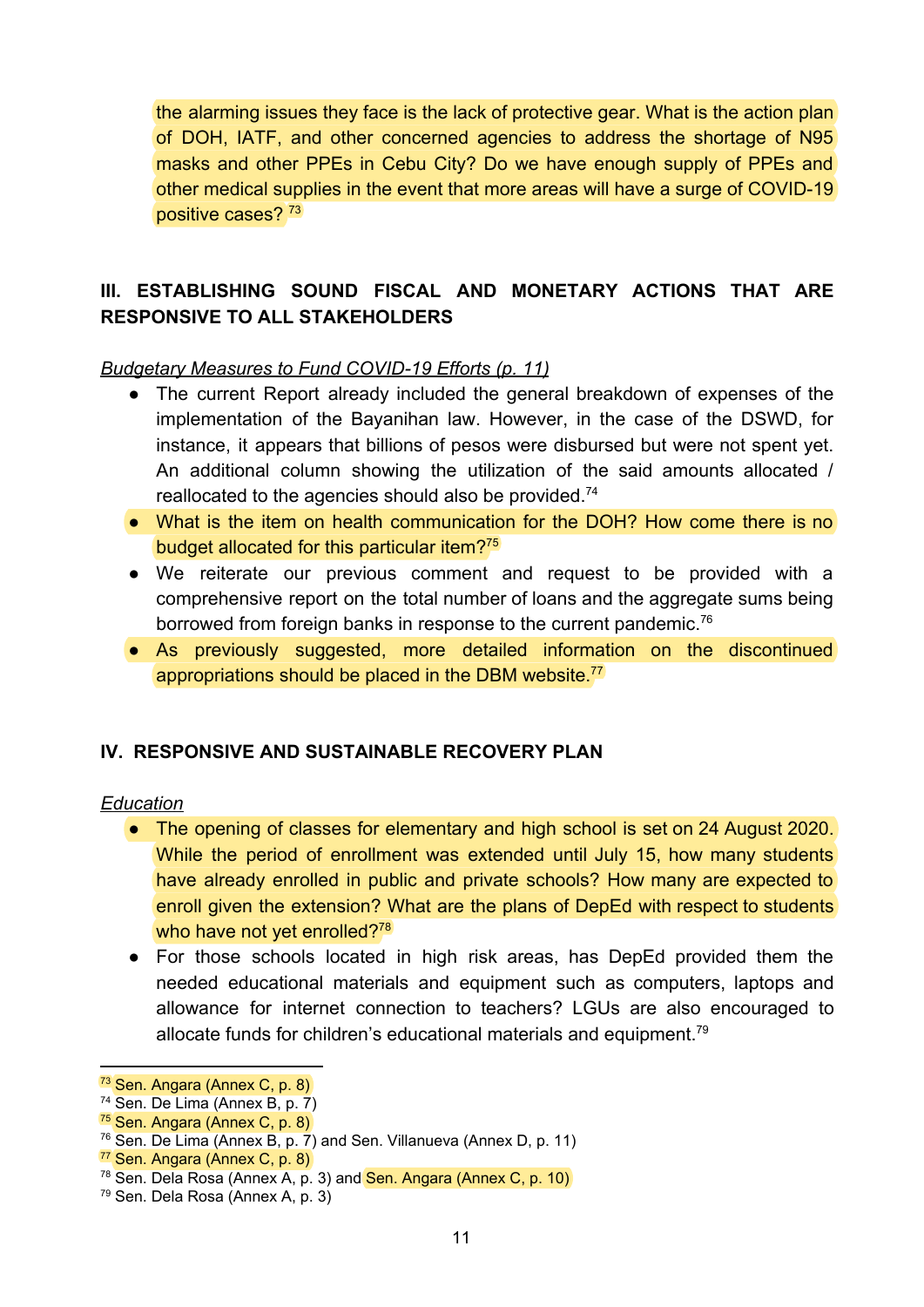- $\bullet$  How does the department intend to provide training to parents in far flung areas?<sup>80</sup>
- There are reports of production of outdated and unauthorized learning materials online. What measures are being done by the DepEd to protect the public from these misleading materials? Were you able to identify or investigate the individuals behind these activities?<sup>81</sup>
- Has the department already streamlined the current curriculum to get the Most Essential Learning Competencies (MELCs) and make Self Learning Modules  $(SLMs)$ ?<sup>82</sup>
- Usual comments and feedback on DepEd Commons is the lack of uploaded materials, low quality materials in terms of content, layout, etc., and the frequent bogging down of the website itself. What changes should we expect as a new school year is about to start in August? How will the department address the issues and problems experienced by the learners and teachers? How will DepEd improve the content of the modules being uploaded on the site? Is there an ongoing system on how to make sure that the materials being uploaded are top quality? If so, why are there complaints being raised?<sup>83</sup>
- Since it will take 10 months to complete the project that will provide internet connection for 7,000 schools, what is DepEd's plan of action in the meantime? What equipment will the teachers use? How many teachers will receive this service? Is this sufficient to cover the majority of the teachers and schools without equipment and internet connection?<sup>84</sup>
- In addition, DepEd must also present a clear and realistic plan on how it will roll out blended learning in the coming school year, especially with the new school year less than two months away. In a survey conducted by Coordinating Council of Private Educational Associations (COCOPEA), 35% of students have no access to stable internet; 30% of students have no access to flexible learning materials (both online and offline); 50% of students are struggling to access online learning materials due to connectivity problems; 60% of teachers are skeptical of or resistant to conducting online classes; and 60% of schools are not able to provide training for teachers with regard the conduct of online classes.<sup>85</sup>
- As previously commented, the DepEd should also present a clear plan on the use of radio and television as part of its strategy to deliver education under the New Normal. We recognize that radio and television can be a cost-effective and cheap medium of primary and secondary education especially for public school students who cannot buy laptops and/or tablets.<sup>86</sup>

<sup>80</sup> Sen. Angara (Annex C, p. 9) and Sen. Cayetano

<sup>81</sup> Sen. Angara (Annex C, p. 9)

<sup>82</sup> Sen. Angara (Annex C, p. 9)

<sup>83</sup> Sen. Angara (Annex C, pp. 9-10)

<sup>84</sup> Sen. Angara (Annex C, p. 10) and Sen. Cayetano

<sup>85</sup> Sen. Villanueva (Annex D, pp. 11-12)

<sup>86</sup> Sen. Cayetano and Sen. Villanueva (Annex D, p. 11)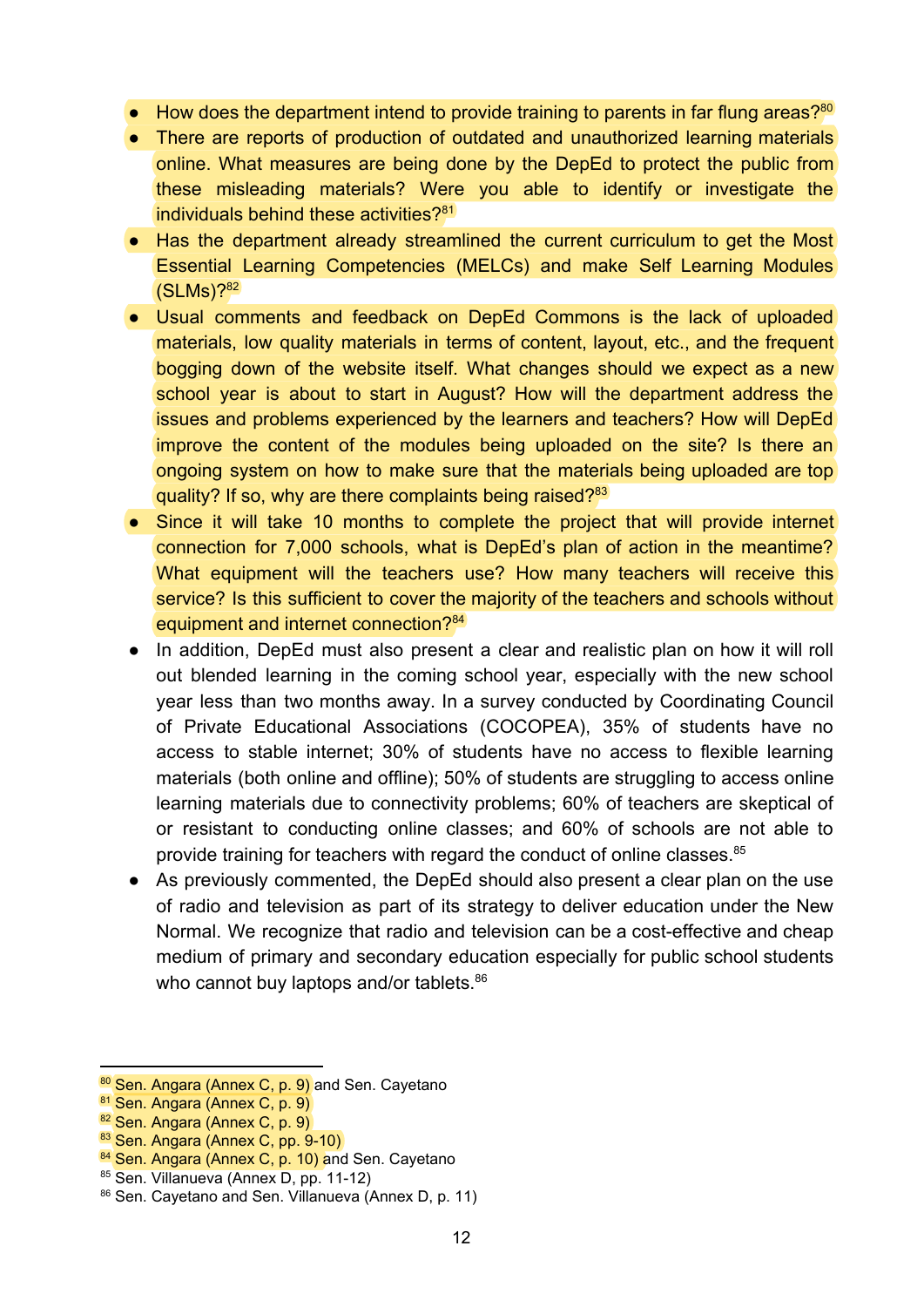- To reiterate, DepEd should provide a concrete plan and the relevant timelines with regard to the preparation and dissemination of the distance learning curriculum before the opening of schools in August.<sup>87</sup>
- As previously suggested, CHED should fast track the disbursement of the said funds and assist beneficiaries that have difficulty completing the submission of their documents due to the ongoing community quarantine.<sup>88</sup>
- Given the shift to blended learning, we wish to reiterate our call for financial and other forms of support to all institutions of learning to ensure that their faculty, students, and other staff have the appropriate ICT equipment, program, and required software to be able to continue learning in the New Normal.<sup>89</sup>
- As previously commented, DepEd has indicated that pursuant to the general directive of the President, as recommended by the IATF, they are preparing for school resumption without face-to-face classes until a vaccine for COVID-19 becomes available. However, recognizing there is no real replacement for face-to-face learning, DepEd should still be preparing for blended learning/flexible learning modes of delivery that could include smaller classroom sizes or students attending class on a rotational basis and other models, in areas that may be deemed safe. For example, in the case of rotational attendance, what model is being used? If in fact there are also preparations for this, can we get the details? When face-to-face interaction is allowed, most likely it will be done in phases. Thus, the need for DepEd to already include it in their plans.<sup>90</sup>

## *Assistance to OFWs*

- **●** As previously commented, due to the continuing impact of the COVID-19 pandemic, the number of repatriated Filipinos could reach 100,000 or even higher in the coming months. What is the plan of action of DOLE, OWWA, and other concerned agencies in the foreseen influx of repatriated Filipinos in the country? Are we ready to provide assistance to such a number of OFWs once they arrived in the country? How can DOLE help those non-OWWA members who were repatriated?<sup>91</sup>
- **●** As previously requested, we hope to see more detailed figures on OFW repatriation. Specifically, on the following: (i) OFWs currently completing their mandatory quarantine (including the additional quarantine prescribed in their provinces), (ii) those who have completed their mandatory quarantine but are locally stranded due to lack of flights or land transportation, and (iii) those who have successfully returned to their families.<sup>92</sup>

<sup>87</sup> Sen. Villanueva (Annex D, p. 11)

<sup>88</sup> Sen. Villanueva (Annex D, p. 14)

<sup>89</sup> Sen. Villanueva (Annex D, p. 15)

<sup>90</sup> Sen. Cayetano

<sup>91</sup> Sen. Cayetano, Sen. De Lima (Annex B, p. 4), and Sen. Angara (Annex C, pp. 5-6)

<sup>92</sup> Sen. Villanueva (Annex D, p. 3)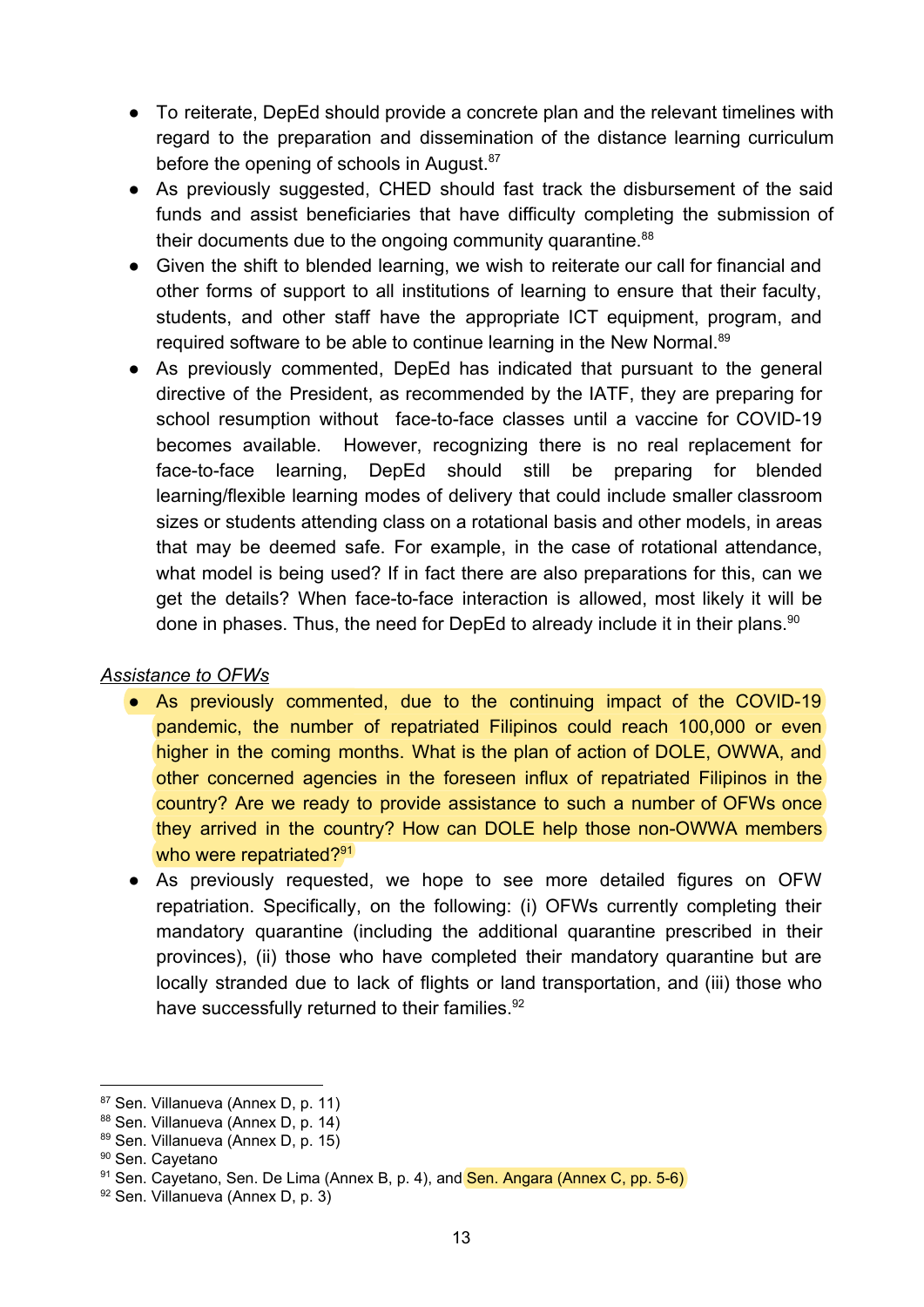- **●** In addition, please provide the number of OFWs who sought assistance for psychosocial or mental health services due to COVID-19 related and the scope of assistance provided.<sup>93</sup>
- We request that the DOTr, DOLE, and other involved agencies publish a report/timeline on the planned repatriation of about 167,626 OFWs stranded in various countries. We also appeal to the IATF to further increase the limit of OFWs and other overseas Filipinos to be repatriated, so that more individuals could be flown home.<sup>94</sup>
- **●** To intensify the reintegration program of the COVID-19 affected OFWs, 1,953 OFWs mostly from the Middle East have already registered in TESDA Abot OFW online registration. How many OFWs have availed of the STEP or TWSP?<sup>95</sup>
- **●** In line with the Balik Probinsya Program, has the government improved its capability to coordinate with the LGUs on the transfer of OFWs and residents back to their provinces?<sup>96</sup>

## *Transportation*

- On 1 June 2020, the City of Taguig passed an ordinance which creates an Active Transport Office that focuses on promoting biking and increasing bike friendly spots in the City. With the limited access to public transportation, we call on other LGUs in NCR to enact an ordinance which would promote the use of bicycles and other non-motorized vehicles as a mode of transportation.<sup>97</sup>
- Given the limited transportation, the MMDA and LGUs, in coordination with DPWH and DOTr should expedite the establishment of bike lanes.<sup>98</sup>
- As previously commented, we hope to see a more reasonable transportation plan for workers in light of the limited operations of our mass transport systems. Our transport regulators should be able to make adjustments in their plans and strategies so that our workers will not have to worry about getting to work while maintaining physical distancing.<sup>99</sup>
- With the resumption of PUJ operations in some localities, how many drivers are expected to be back on the roads? We call the DOTr, LTFRB, and LGUs to provide them assistance in order to comply with health protocols. The LTFRB should also ensure the timely distribution of fuel subsidy to all PUJ operators.<sup>100</sup>

## *Employment Recovery Plan*

● We hope to see a more comprehensive employment recovery plan which takes into account the specific nature and sector of jobs of displaced Filipino workers

<sup>93</sup> Sen. Villanueva (Annex D, p. 3)

<sup>94</sup> Sen. Angara (Annex C, p. 2)

<sup>95</sup> Sen. Angara (Annex C, p. 9)

<sup>96</sup> Sen. Villanueva (Annex D, p. 3)

<sup>97</sup> Sen. Angara (Annex C, p. 10)

<sup>98</sup> Sen. Cayetano and Sen. Villanueva (Annex D, p. 15)

<sup>99</sup> Sen. Villanueva (Annex D, p. 11)

 $100$  Sen. Angara (Annex C, p. 10) and Sen. Dela Rosa (Annex A, pp. 2-3)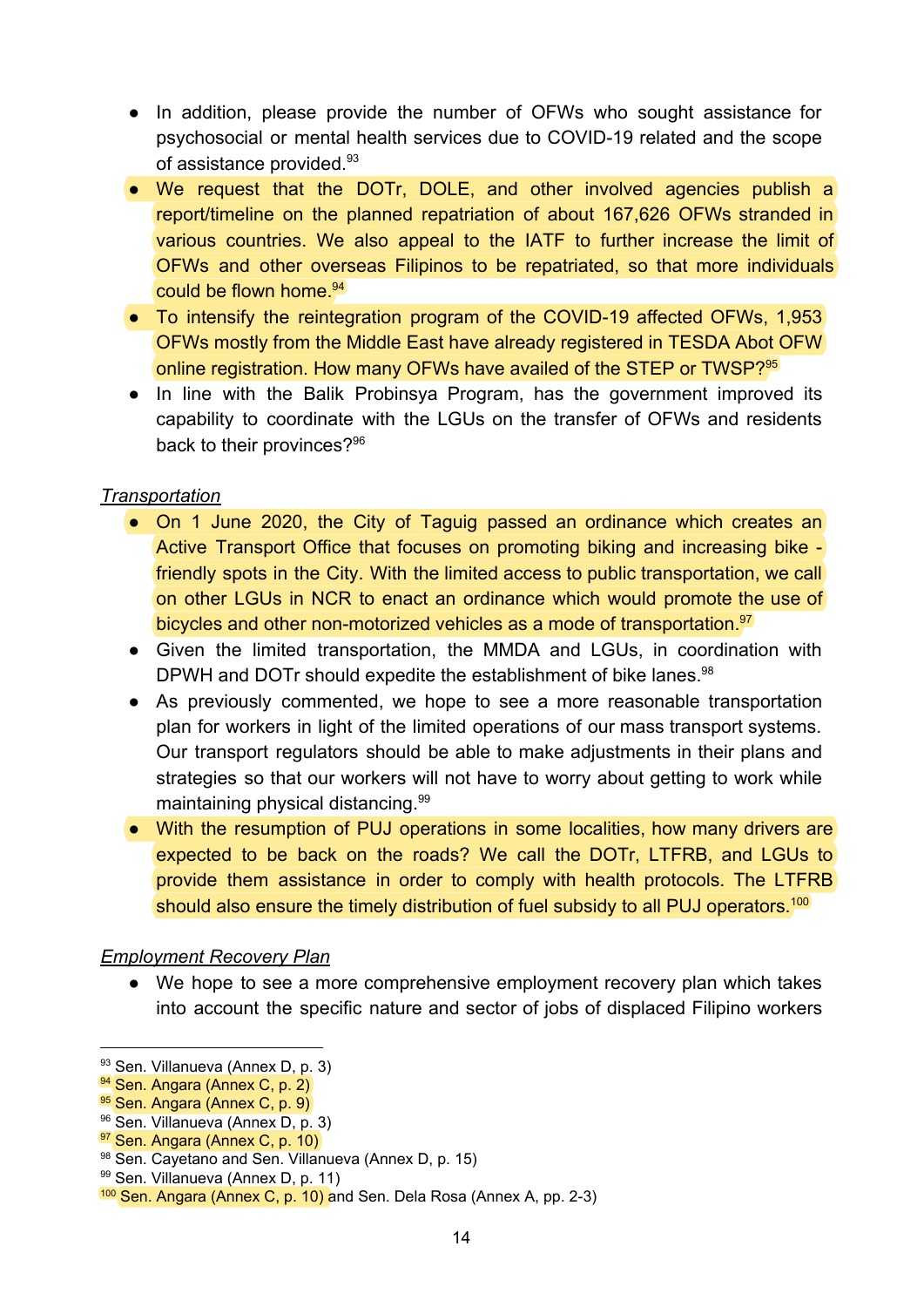locally and abroad. Considering that this is an emergency, the government has to quickly respond and come up with a plan to reintegrate displaced workers in the labor market.<sup>101</sup>

### *Tourism*

- We request DOT together with its regional offices to start promoting its local tourism destinations within their regions.<sup>102</sup>
- We also call the DOT to collaborate more with digital technology companies to create digital platforms that would promote virtual tourism. The DOT should also conduct upskilling of our tourist quides to be digitally skilled.<sup>103</sup>
- To reiterate, is there one set of guidelines being issued by DOT for the reopening of tourist sites? One of the recommendations is that safety protocols should be consistent throughout the country so that tourists know what to expect - from arrival in the country to the accommodation and use of facilities.<sup>104</sup>
- As mentioned previously, in European countries, domestic and regional tourism is the first step in re-opening the tourism industry. Are there plans in place to do the same in the country? Has DOT identified provinces and/or tourism sites that pose the least risks? For example, destinations that can be explored via land travel through the use of private or hired vehicles or destinations that provide for detached residential facilities to prevent mingling in common areas.<sup>105</sup>

## **V. OTHER CONCERNS / COMMENTS**

## *COVID-19 Fatalities*

- What is the government doing to reduce our case fatality rates, especially in areas that recorded fatality rates which are higher than the global average of 4.9%?<sup>106</sup>
- While we note that the 13th Bayanihan Report stated that the MMDA conducts daily monitoring and coordinate with LGUs, hospitals, and crematoriums regarding COVID-19 deaths, there still remains no update on our previous request for the number of individuals tagged as suspect and probable cases who have died without being tested yet for COVID-19. Moreover, MMDA only covers LGUs in Metro Manila. Thus, there is no indication of any similar efforts being done in other parts of the country.<sup>107</sup>

<sup>101</sup> Sen. Villanueva (Annex D, p. 8)

<sup>102</sup> Sen. Angara (Annex C, p. 8)

<sup>103</sup> Sen. Angara (Annex C, p. 9)

<sup>104</sup> Sen. Cayetano

<sup>105</sup> Sen. Cayetano

<sup>106</sup> Sen. Villanueva (Annex D, p. 5)

<sup>107</sup> Sen. Villanueva (Annex D, p. 6)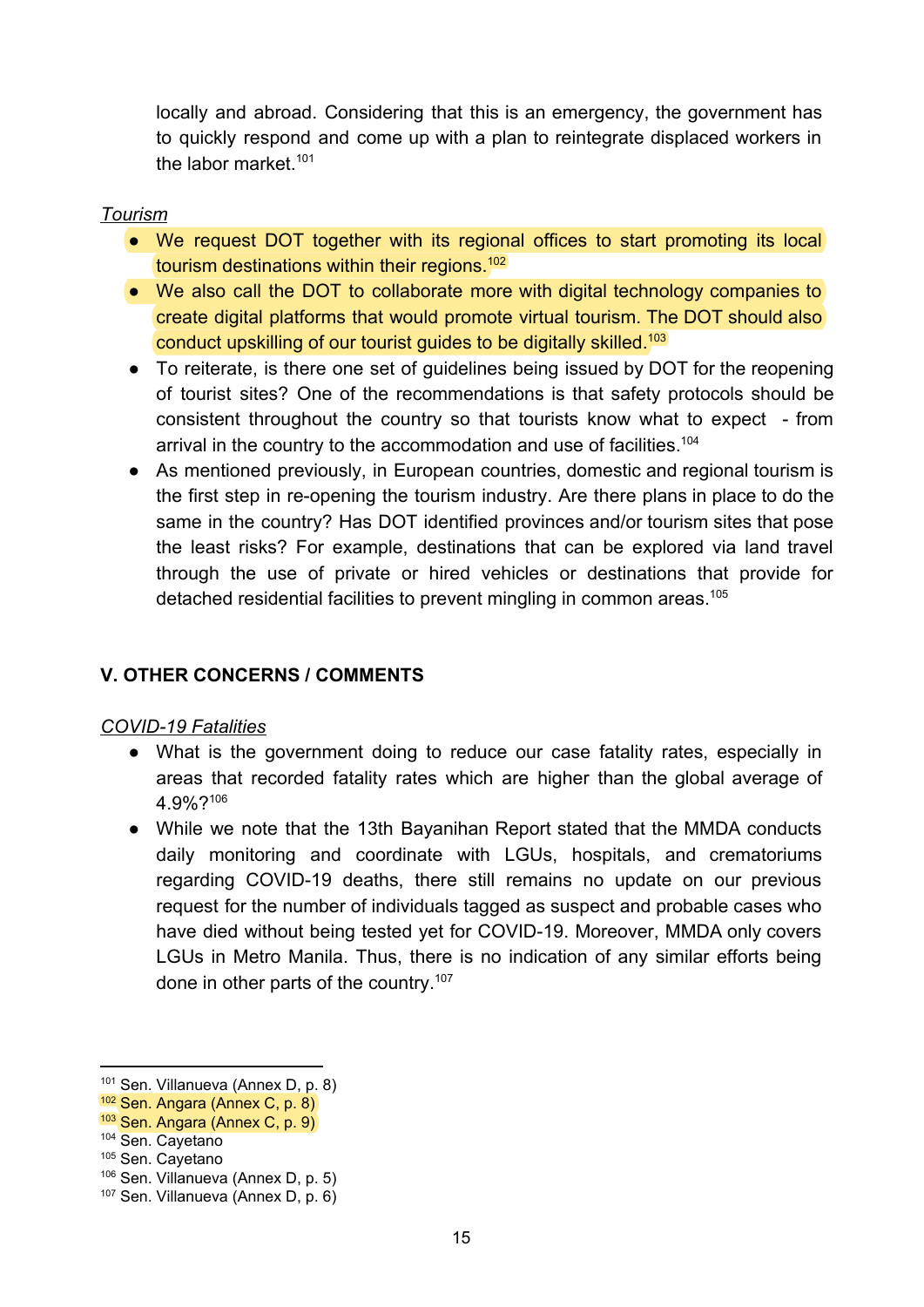## *Assistance to Women, Children and Other Vulnerable Groups*

- We would like to reiterate our request for updates on the government's efforts in cracking down cybercrime activities, especially those that adversely affect women, children and other vulnerable groups? What are the status of the cases and actions taken by concerned agencies on reported violations on women and children rights?<sup>108</sup>
- As mentioned in our last submission, WHO has published guidelines for health facilities on maintaining essential services during the pandemic, including for newborn care, as experts have also investigated the risk of COVID-19 being transmitted to babies during breastfeeding. Has DOH been able to monitor whether public and private hospitals and other health facilities are following the said guidelines? What other measures are in place to ensure maternal and child care during this pandemic?<sup>109</sup>
- As previously commented, DOH stated that even before the COVID-19 pandemic started, we already have enough supply of vaccine for the expanded program on immunization. However, due to the pandemic, parents are scared to bring their children to health centers for vaccination. What is the DOH doing in order to continue the immunization program despite the scare brought by COVID-19? How many children were vaccinated during the start of the quarantine period? How much is the decrease as compared to the percentage of children vaccinated before the lockdown started?<sup>110</sup>
- Based on reports, the DOH has asked the Health Technology Assessment Council (HTAC) to review the National Immunization Program (NIP), particularly the Pneumococcal Vaccination Program for children. When will HTAC come up with its recommendation on this matter?<sup>111</sup>
- In a recent Senate hearing, the plight of children with special needs was discussed. Many have not had access to health care, therapy, and their other needs. Other vulnerable groups are certainly experiencing the same. Perhaps this can be brought to the attention of LGUs so that jeepneys can be hired to shuttle those with special needs to their doctors appointment and the like.<sup>112</sup>

## *Asymptomatic Individuals*

● To reiterate, we hope that the official DOH portal and the Bayanihan Report also include updates on the current number of asymptomatic patients with confirmed COVID-19 cases and the number of confirmed COVID-19 patients who are currently recovering. Among others, such information can help assess potential shortage in the available facilities.<sup>113</sup>

<sup>108</sup> Sen. Cayetano and Sen. De Lima (Annex B, p. 4)

<sup>109</sup> Sen. Cayetano

<sup>110</sup> Sen. Cayetano

<sup>111</sup> Sen. Cayetano

<sup>112</sup> Sen. Cayetano

<sup>113</sup> Sen. Villanueva (Annex D, p. 9)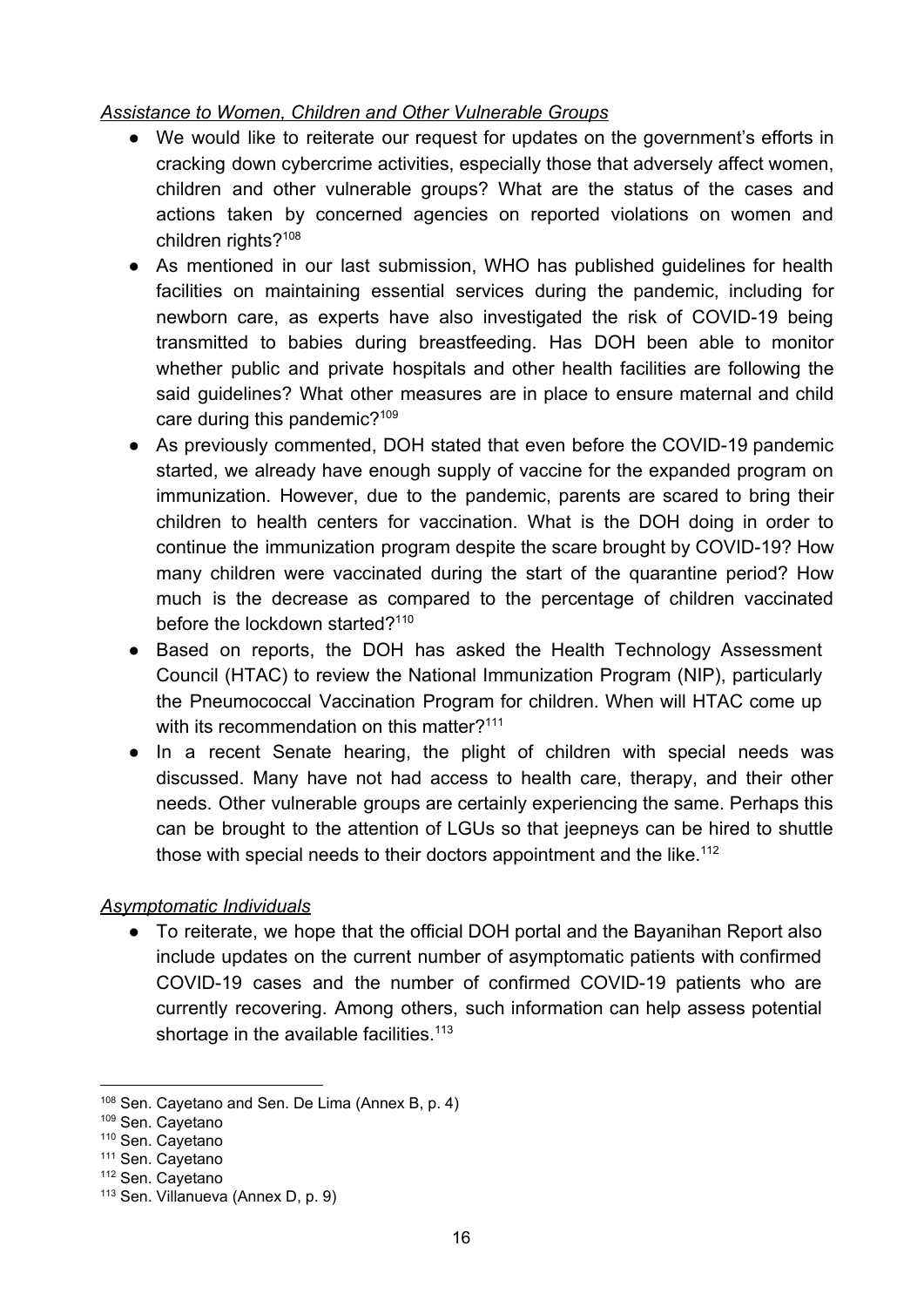## *PhilHealth and other DOH matters*

- To reiterate, how many of the over 19,000 active COVID-19 cases in the country are currently admitted in hospitals and how are they broken down into direct and indirect contributors of PhilHealth?<sup>114</sup>
- As previously requested, Philhealth should also provide a breakdown of the funds it released to healthcare institutions, specifying the amount released per hospital, the date disbursed, the basis for the release, and other relevant information.<sup>115</sup>
- What is the status of the investigation conducted by the Office of the Ombudsman on the alleged anomalies committed by DOH officials, including Sec. Duque, in handling of the COVID-19 pandemic?<sup>116</sup>

## *Telehealth*

• To reiterate, wow many telehealth companies are able to provide free primary care consultations on COVID-19? In the past month, how many patients or calls have these telehealth partners, including DOH's hotlines, accommodated in total? Is the total capacity of these hotlines adequate?<sup>117</sup>

## *Mental Health*

● Considering the fear and anxiety associated with the pandemic, we reiterate our request to know how the National Center for Mental Health (NCMH) Crisis Hotline has been effectively utilized. Specifically, we hope to know the number of confirmed COVID-19 patients, suspected and probable cases, and persons under monitoring provided with psychological first aid and processing to address their mental health needs.<sup>118</sup>

## *Testing of Employees*

● As previously commented, the government should provide assurance to employers and employees that proper government assistance, with regard to testing of employees, will be given, especially as most of the country shifts to GCQ or MGCQ.<sup>119</sup>

## *DOLE Health Protocols*

• To reduce the risk of spread of COVID-19 upon implementation of GCQ, we recommend that DOLE coordinate and monitor all establishments, especially those that recorded poor compliance with Occupational Safety and Health Standards (OSHS) in the most recent DOLE inspections, and ensure that they are aware of the proposed protocol for screening employees and visitors. We also hope that DOLE will provide a clearer set of guidelines on the safety and

<sup>114</sup> Sen. Villanueva (Annex D, p. 9)

<sup>115</sup> Sen. Cayetano

<sup>116</sup> Sen. Angara (Annex C, p. 11)

<sup>117</sup> Sen. Villanueva (Annex D, p. 11)

<sup>118</sup> Sen. Villanueva (Annex D, p. 135

<sup>119</sup> Sen. Villanueva (Annex D, p. 12)